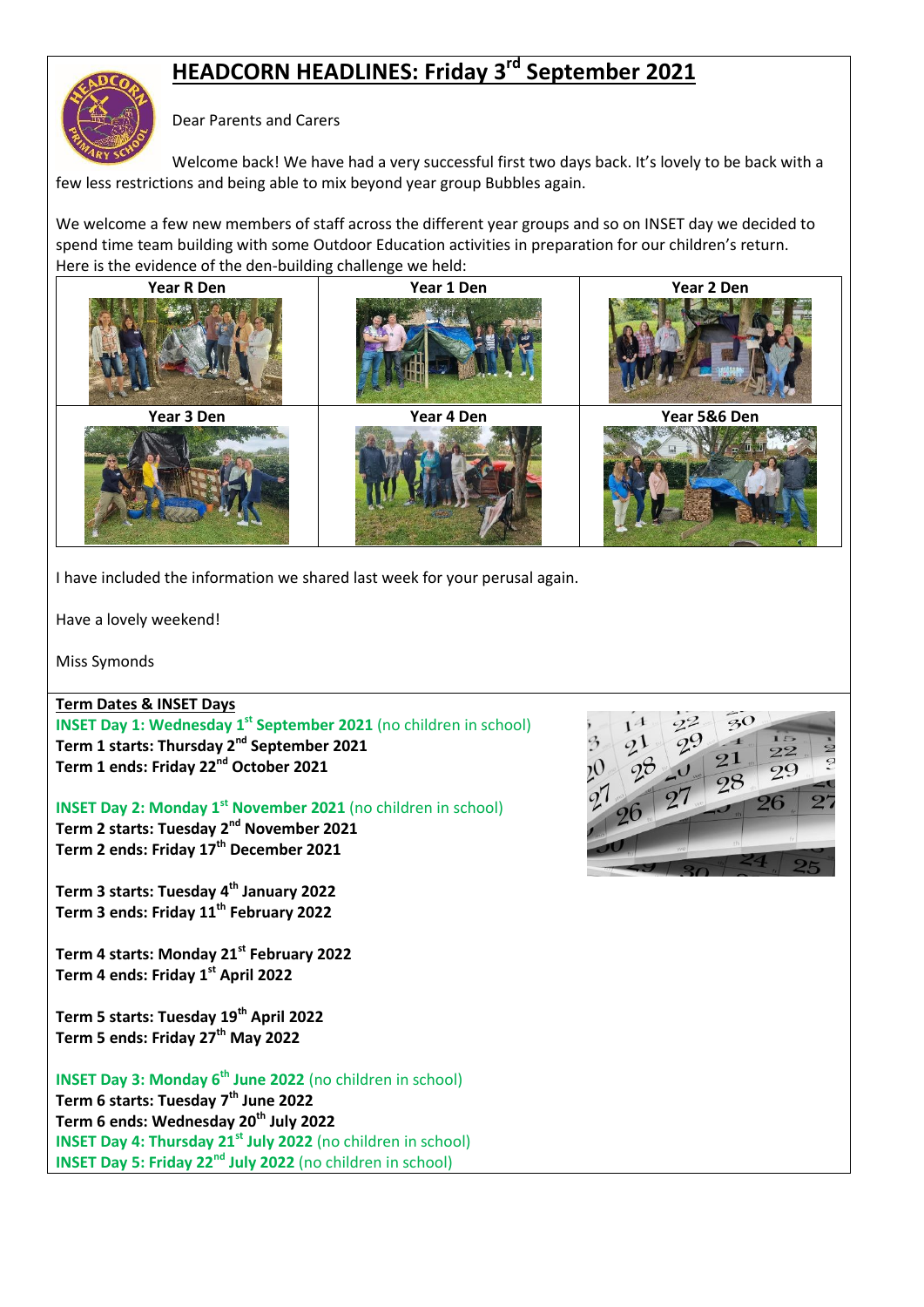## **Drop Off and Collection Arrangements**

We are no longer staggering drop off and collection times for each individual year group unless guidance changes due to an increased infection rate.

**Masks** are no longer expected at drop off and collection but please be understanding of those who choose to wear a mask or wish to keep a bit of distance between themselves and others.

We will continue to **santise hands** as children enter and leave the school site.

## **DROP OFF ARRANGEMENTS:**

All children can be dropped off between **8.30 – 8.50am.** Gates will close promptly at 8.50am. We expect children to be in school for registration by 8.50am so that we can start all lessons promptly by 9am.

# **Drop Off Gates remain the same:**

YR & Y1 can be dropped off at the green EYFS gate. Parents/carers will continue to follow the one way system. Y2 can be dropped off at the Main Entrance.

KS2 (Years 3 – 6) can be dropped off at the green Keeler side gate accessible through the Visitors' carpark. Please drop your KS2 child off at the gate and do not enter the carpark.

Any messages for teachers can be given to Senior Staff on duty at the gates.

## **COLLECTION ARRANGEMENTS:**

All children need to be collected between **3.10 – 3.30pm.** Gates will open at 3.10pm from this term onwards. This and the additional 10 mins in the morning are to ensure we give our children as much learning time as possible. **Please note:** Children not collected by 3.30pm will be sent to After School Club and will be charged the  $£5$  rate for the first session (3.30 – 4.30pm). If you are running late due to a specific reason please contact the school office on 01622 891289 or arrange for your child to be collected by someone on your Collection Permission list.

Children will only be released to a parent, carer, adult or sibling over 16 listed on their Collection Permission sheet. If you need to update this please email the school office: [admin@headcorn.kent.sch.uk](mailto:admin@headcorn.kent.sch.uk)

Year 6 can be given permission to walk home if the school has been informed in writing by a parent/carer. Permission forms will be sent to all Year 6 parents when we return to school.

#### **Collection Gates remain the same:**

YR & Y1 can be collected from the green EYFS gate following the one-way system.

Y2 can be collected from the Main Entrance.

KS2 (Years 3 – 6) can be collected from the KS2 playground: entrance via the Visitors carpark and exited through the far end of the site.

# **Please ensure your child is dropped off and collected on time. If for any reason you are running late for drop off or collection please contact the school off ice on 01622 891289.**

## **PE Uniform & Allocated PE Days**

At Headcorn Primary School we ask that our children wear their PE Uniform to school on their allocated PE days along with their purple jumper, cardigan or fleece. As this is in place of wearing their usual school uniform, we expect children to be smartly dressed in the correct PE uniform items.

#### **Our PE Uniform consists of:**

- Purple Cardigan / Jumper / Fleece
- School house colour T-shirt with school crest (House colour is assigned by the school)
- Black or navy shorts / skirt / skort
- Trainers that your child can fasten independently (no Plimsolls please)
- Black or navy Track suit bottoms, leggings and sweatshirt, hoody or fleece for colder months